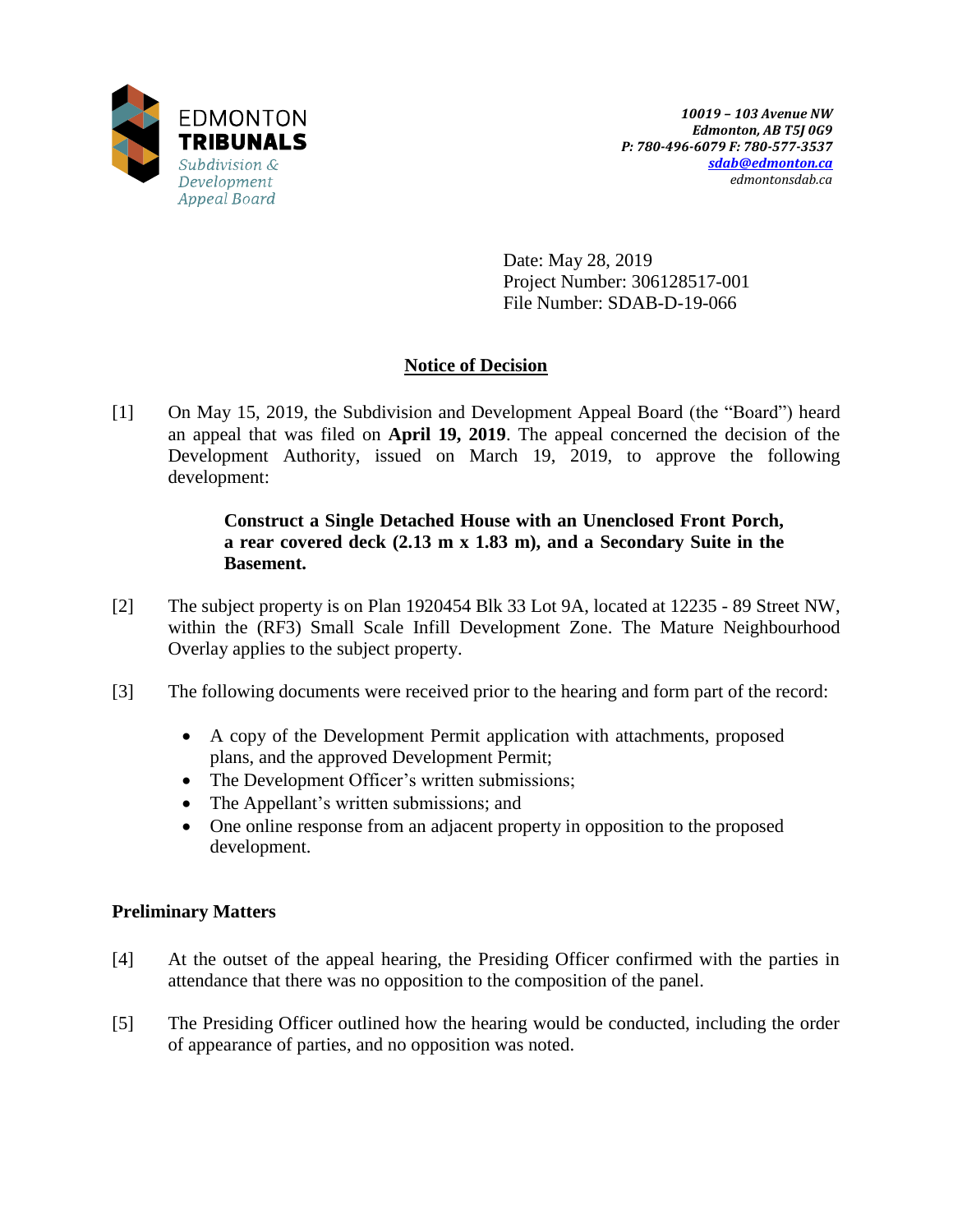[6] The Presiding Officer raised a jurisdictional issue regarding when the appeal was filed. The Presiding Officer explained to the Appellant that the Board is constrained by the 21 day limitation period prescribed by section 686(1)(b) of the *Municipal Government Act*, RSA 2000, c M-26, which states:

#### **Appeals**

**686(1)** A development appeal to a subdivision and development appeal board is commenced by filing a notice of the appeal, containing reasons, with the board,

- (b) in the case of an appeal made by a person referred to in section 685(2), within 21 days after the date on which the notice of the issuance of the permit was given in accordance with the land use bylaw.
- [7] The Board must therefore, determine whether the Appellant filed the appeal within the 21-day limitation period. If the appeal was filed late, the Board has no authority to hear the matter.

### **Summary of Hearing on Preliminary Matter**

- *i) Position of the Appellant, Mr. and Mrs. Mielewczyk*
- [8] There was only one notification sign installed on the fence for only one development on the subject site.
- [9] They received a Development Permit Notice on March 20, 2019 that was only for the development of one house, which they did not have an issue with.
- [10] They were not aware that the lot was being subdivided and two houses were being built until the developer informed them.
- [11] They attempted to contact Development & Zoning Services and could not reach anyone.
- [12] They called the City Call Centre on April 15, 2019 but were not provided with any information.
- [13] The appeal was filed as soon as possible after that time. The main reason the appeal was filed late was due to the lack of information received.
	- *ii) Position of the Respondent, Mr. Z. Wolski, who was accompanied by Mr. B. Naboulsi*
- [14] Mr. Wolski spoke to his neighbours to explain that the existing house on the subject site would be demolished and the lot would be subdivided for two houses to be built.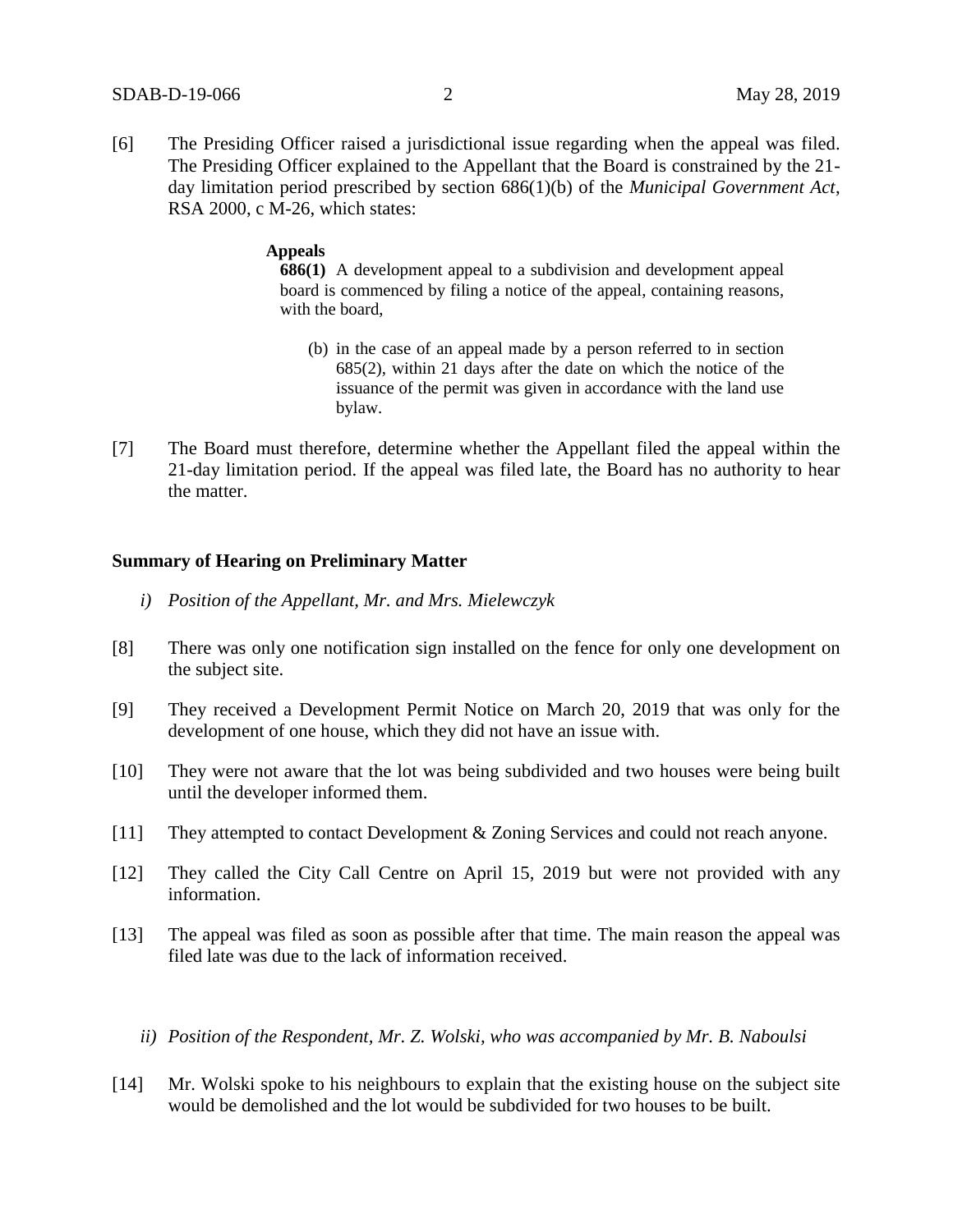- [15] He was informed by the Development Officer on March 19, 2019 that the development permit application was approved.
- [16] Mr. Naboulis stated that the regulation to file an appeal within 21 days should be followed.
- [17] They feel there was sufficient time to contact Development & Zoning Services to obtain more information regarding the proposed development before the appeal was filed.
	- *iii) Rebuttal of the Appellant, Mr. and Mrs. Mielewczyk*
- [18] They stated that Mr. Wolski did not speak to them about the proposed subdivision or the development.
- [19] The appeal was filed once they became aware that the lot was being subdivided and two houses were being built.

## **Decision**

[20] The appeal was not filed on time, in accordance with section 686(1)(b) of the *Municipal Government Act*.

### **Reasons for Decision**

[21] The Board has no jurisdiction to hear the appeal as it was filed outside of the timeline set out in section 686(1)(b) of the *Municipal Government Act* that states:

#### **Appeals**

**686(1)** A development appeal to a subdivision and development appeal board is commenced by filing a notice of the appeal, containing reasons, with the board,

- (b) in the case of an appeal made by a person referred to in section 685(2), within 21 days after the date on which the notice of the issuance of the permit was given in accordance with the land use bylaw.
- [22] Section 20 of the *Edmonton Zoning Bylaw* provides the following with respect to *Notification of Development Permit Decisions*:

### **Section 20.2 Class A Permitted Development**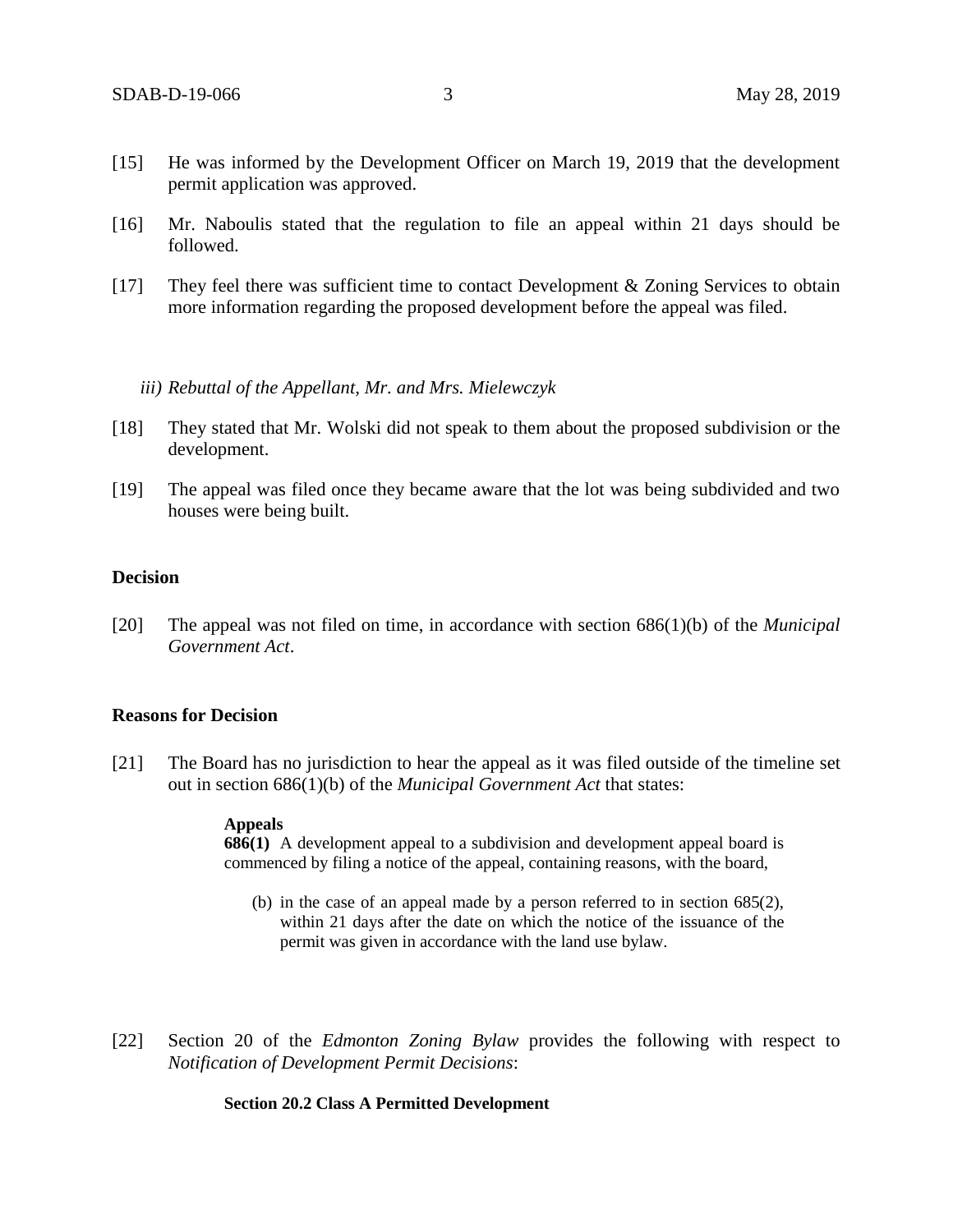- 1. For all lands in Residential Zones within the Mature Neighbourhood Overlay as shown in Appendix I to Section 814, and Established Neighbourhoods as identified in Edmonton's The Way We Grow: Municipal Development Plan, Bylaw 15100, Maps:
	- a. within seven days of the issuance of a Development Permit for a Class A Permitted Development, the Development Officer shall send notice of their decision to the municipal address and assessed owners of the land Abutting and directly adjacent across a Lane from the Site which is the subject of the Development Permit for construction of, and any demolition associated with new:
		- i. Apartment Housing, Duplex Housing, Garden Suite, Row Housing, Semi-detached Housing, Single Detached Housing, or Stacked Row Housing.
- [23] Based on the evidence submitted, the Board finds that the Development Permit was issued on March 19, 2019 and a Class A Development Permit Notice was sent on March 20, 2019.
- [25] The Appeal was filed on April 19, 2019, in excess of 21 days from when the Development Permit was given pursuant to section 686(1)(b) of the *Municipal Government Act* and pursuant to section 20.2(1)(a)(i) of the *Edmonton Zoning Bylaw*.
- [26] Based on the above, the Board has no jurisdiction to hear this appeal.

Showahank

Ms. S. LaPerle, Presiding Officer Subdivision and Development Appeal Board

Board Members in Attendance: Mr. Mr. Young; Ms. M. McCallum; Mr. R. Hachigian; Mr. C. Buyze

CC: City of Edmonton, Development & Zoning Services, Attn: Ms. C. Potter / Mr. A. Wen